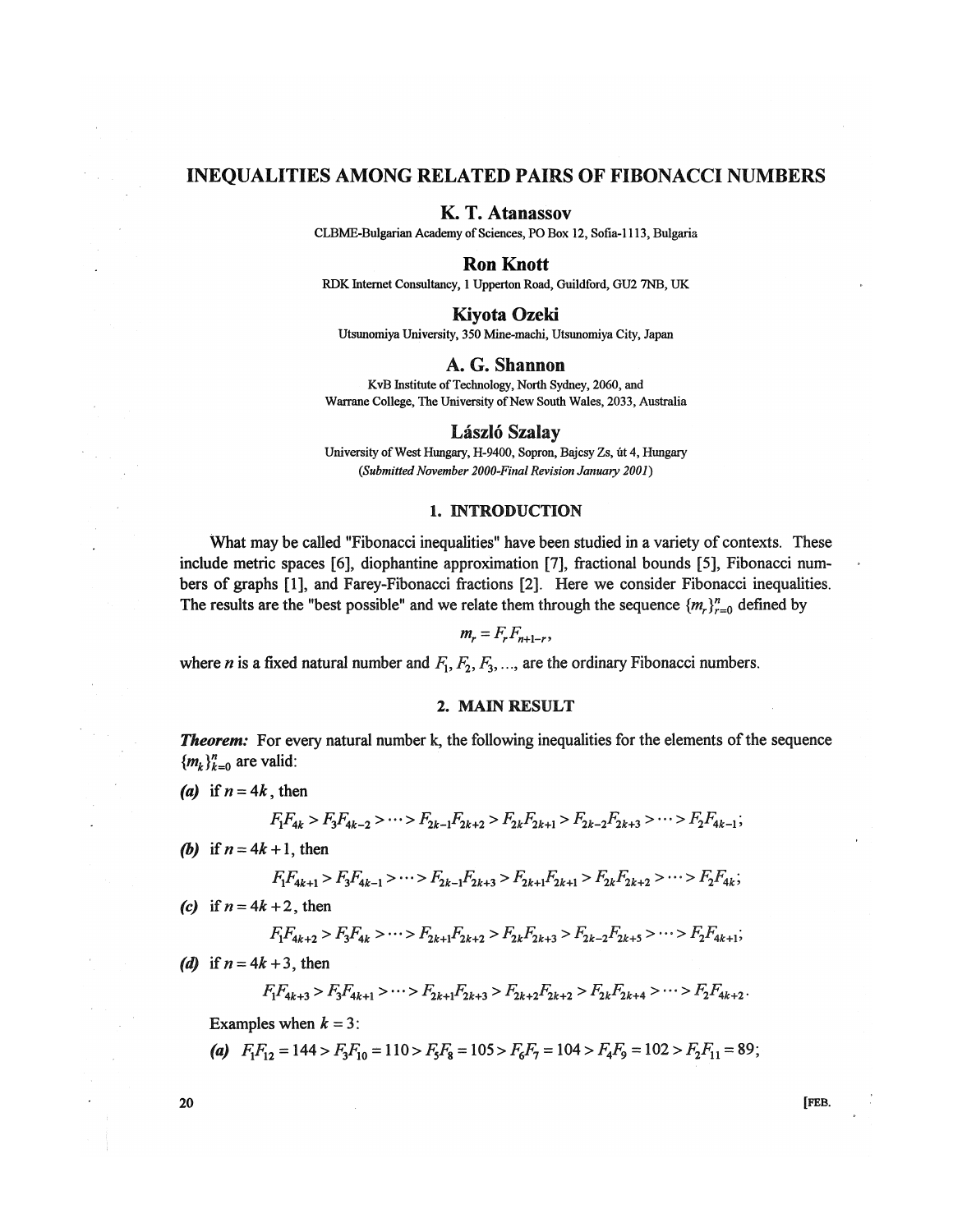#### INEQUALITIES AMONG RELATED PAIRS OF FIBONACCI NUMBERS

**(b)** 
$$
F_1F_{13} = 233 > F_3F_{11} = 178 > F_5F_9 = 170 > F_7F_7 = 169 > F_6F_8 = 168
$$
  
>  $F_4F_{10} = 165 > F_2F_{12} = 144;$ 

(c) 
$$
F_1F_{14} = 377 > F_3F_{12} = 288 > F_7F_8 = 273 > F_6F_9 = 272 > F_4F_{11} = 267 > F_2F_{13} = 233;
$$

(d) 
$$
F_1F_{15} = 610 > F_3F_{13} = 466 > F_7F_9 = 442 > F_8F_8 = 441 > F_6F_{10} = 440
$$
  
>  $F_4F_{12} = 432 > F_2F_{14} = 377$ .

*Proof of Theorem:* We shall use induction simultaneously on *n*, that is, on *k* and *i*. For  $k = 1$ , we have

$$
F_1F_4 = 1 \times 3 > 2 \times 1 = F_3F_2,
$$
  
\n
$$
F_1F_5 = 1 \times 5 > 2 \times 2 = F_3F_3 > 1 \times 3 = F_2F_4,
$$
  
\n
$$
F_1F_6 = 1 \times 8 > 2 \times 3 = F_3F_4 > 1 \times 5 = F_2F_5,
$$
  
\n
$$
F_1F_7 = 1 \times 13 > 2 \times 5 = F_3F_5 > 3 \times 3 = F_4F_4 > 1 \times 8 = F_2F_5.
$$

Assume that inequalities (a), (b), (c), and (d) are true for some  $k \ge 1$ . Then we must prove that the inequalities are true for  $k + 1$ .

In particular, from the truth of (d), it follows that, for every  $i, 1 \le i \le k$ :

$$
F_{2i+1}F_{4k-2i+3} > F_{2i+2}F_{4k-2i+2}.
$$
\n(2.1)

We shall discuss case (a), but the other cases are proved similarly.

First, we see that

$$
F_1F_{4k+4}-F_3F_{4k+2}=F_{4k+3}+F_{4k+2}-2F_{4k+2}=F_{4k+3}-F_{4k+2}>0,
$$

that is, the inequality

$$
F_{2i-1}F_{4k-2i+6} > F_{2i+1}F_{4k-2i+4}
$$
\n(2.2)

is valid for  $i = 1$ .

Let us assume that, for some  $i, 1 \le i \le k$ , inequality (2.2) is true. Then we must prove that the inequality

$$
F_{2i+1}F_{4k-2i+4} > F_{2i+3}F_{4k-2i+2}
$$
\n(2.3)

is also true.

But

$$
F_{2i+1}F_{4k-2i+4} - F_{2i+3}F_{4k-2i+2} = F_{2i+1}F_{4k-2i+3} + F_{2i+1}F_{4k-2i+2} - F_{2i+1}F_{4k-2i+2} - F_{2i+2}F_{4k-2i+2}
$$
  
= 
$$
F_{2i+1}F_{4k-2i+3} - F_{2i+2}F_{4k-2i+2} > 0
$$

because of the inductive assumption for  $(d)$  in case  $(2.1)$ . Therefore, inequality  $(3)$  holds, from which the truth of (a) follows.

# 3. DISCUSSION

By analogy with the extremal problems discussed in [3], we can formulate the following.

*Corollary:* For every natural number *n* the maximal element of the sequence  ${m_k}_{k=0}^n$  is  $F_1F_n$ .

*Proof of Corollary:* Equation  $(I_{26})$  of [8] can be rewritten as

$$
F_n = F_{k+1} F_{n-k} + F_k F_{n-k-1}
$$

to show that  $F_n > F_{n-k}F_{k+1}$ ,  $1 \le k \le n$ , which gives the required result.

 $2003$ ] 21